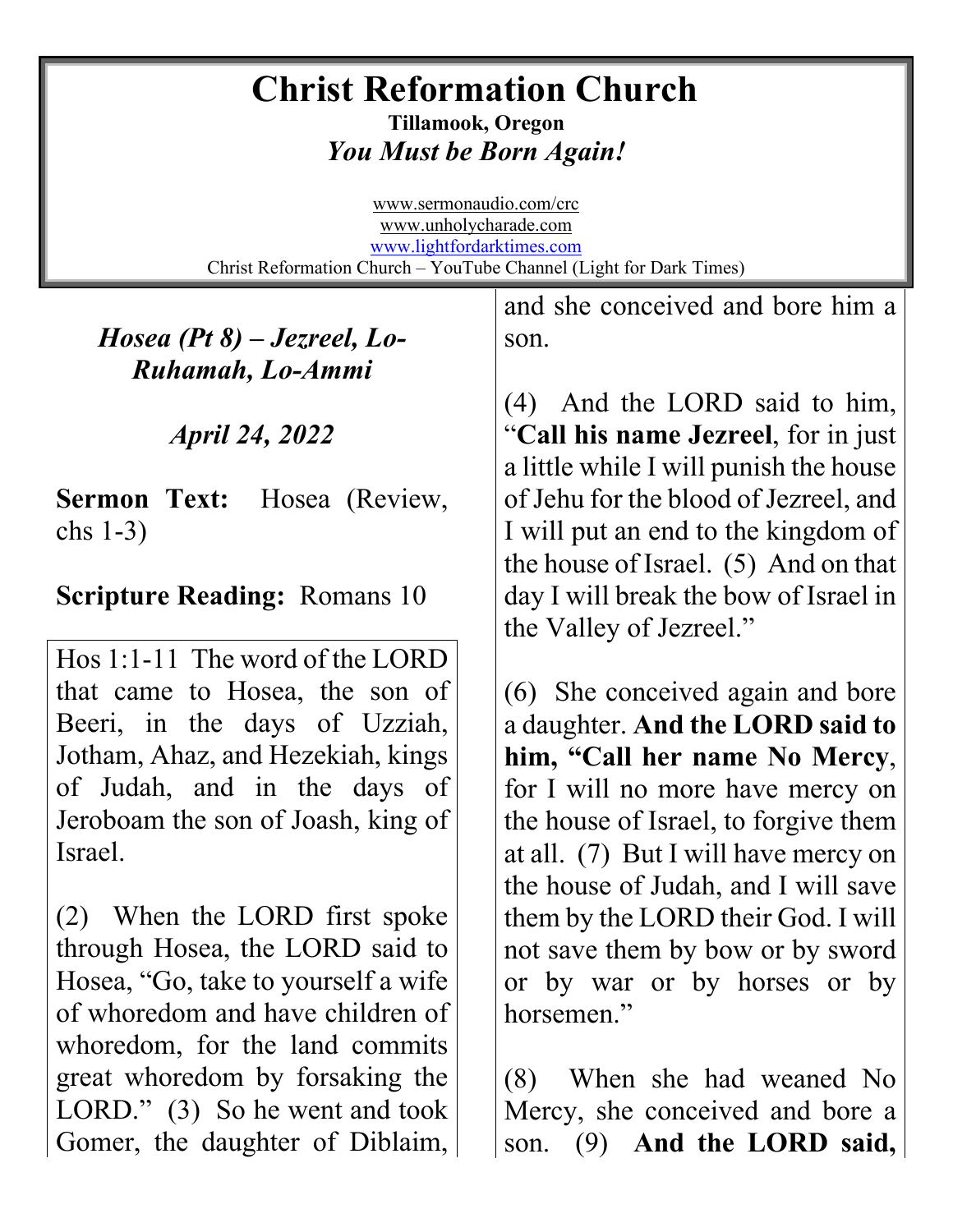**"Call his name Not My People**, for you are not my people, and I am not your God."

(10) Yet the number of the children of Israel shall be like the sand of the sea, which cannot be measured or numbered. And in the place where it was said to them, "You are not my people," it shall be said to them, "Children of the living God." (11) And the children of Judah and the children of Israel shall be gathered together, and they shall appoint for themselves one head. And they shall go up from the land, for great shall be the day of Jezreel.

This morning we return to our study of the OT minor prophet – Hosea which we left off of several months ago. Let's begin with a review of some of the main points we covered in the first 4 chapters. Here is the background and setting of Hosea's day and situation:

Hosea's ministry was in the northern kingdom of Israel. Here is some background information about him:

- 1. His ministry extended from 756BC to 725BC. The northern kingdom fell to Assyria in 722BC.
- 2. He was called as a prophet during the reign of Jeroboam II and saw a succession of 6 more kings in the north and 4 in the southern kingdom of Judah (Uzziah, Jotham, Ahaz, Hezekiah).
- 3. Hosea then was a contemporary with Amos, Isaiah, and Micah.
- 4. His wife, Gomer, and he had 3 children.
- 5. The book of Hosea is probably a compilation of sermons given by Hosea over a period of some 25 years.

We considered what is generally referred to as "the problem of Gomer." How could God command a righteous man like Hosea to marry an adulterous woman? Various explanations are given – some suggest Gomer is just a kind of metaphor for unfaithful Israel, but not a real person. The marriage, in other words, was not real. But others argue that there is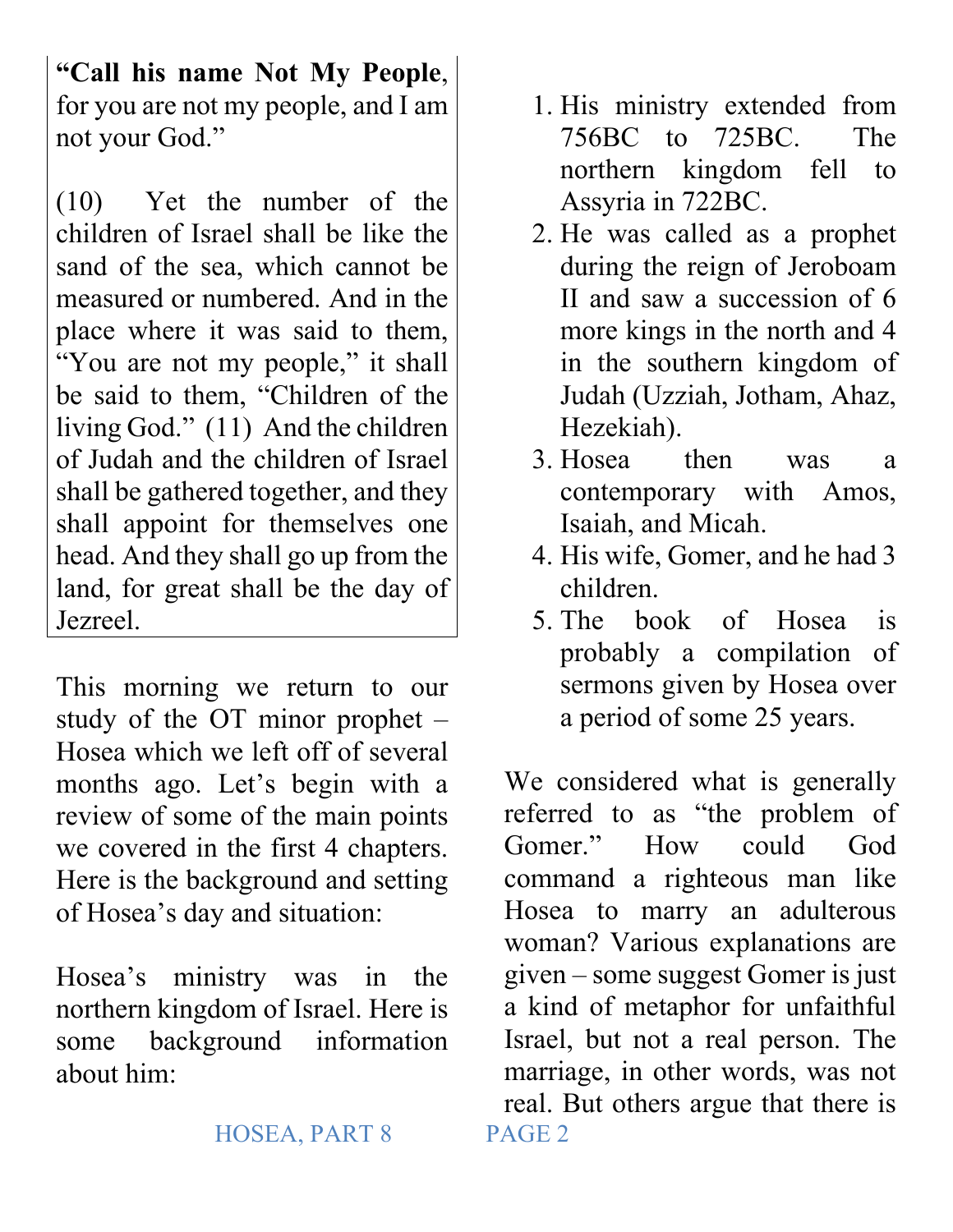no indication in the Scripture that would lead us to believe anything other than that Gomer was a real person and Hosea's marriage was a real marriage.

We also learned that the New Testament has several very significant passages that quote Hosea:

(Mat 2:15) and remained there until the death of Herod. **This was to fulfill what the Lord had spoken by the prophet, "Out of Egypt I called my son."**

(13) Go and learn what this means: **'I desire mercy, and not sacrifice.'** For I came not to call the righteous, but sinners."

Rom 9:24-26 even us whom he has called, not from the Jews only but also from the Gentiles? (25) **As indeed he says in Hosea, "Those who were not my people I will call 'my people,' and her who was not beloved I will call 'beloved.'" (26) "And in the very place where it was said to them, 'You are not my people,'** 

## **there they will be called 'sons of the living God.'"**

You see then that Hosea spoke numerous times about the Messiah and the true Israel.

Hosea began to speak to his wicked countrymen in the Northern kingdom of Israel during the reign of Jeroboam. It is important for us to know about those times if we are going to properly appreciate what Hosea preached.

This was not the first Jeroboam who led the separation of the northern 10 tribes from the southern kingdom of Judah just after Solomon died. This Jeroboam came on the scene later and is thus Jeroboam II. We know that he was an able ruler and under him Israel prospered. But he was an ungodly, wicked and arrogant man.

We heard John Calvin's commentary on this:

"…the Prophet testifies here in express words, that he had already threatened future vengeance to the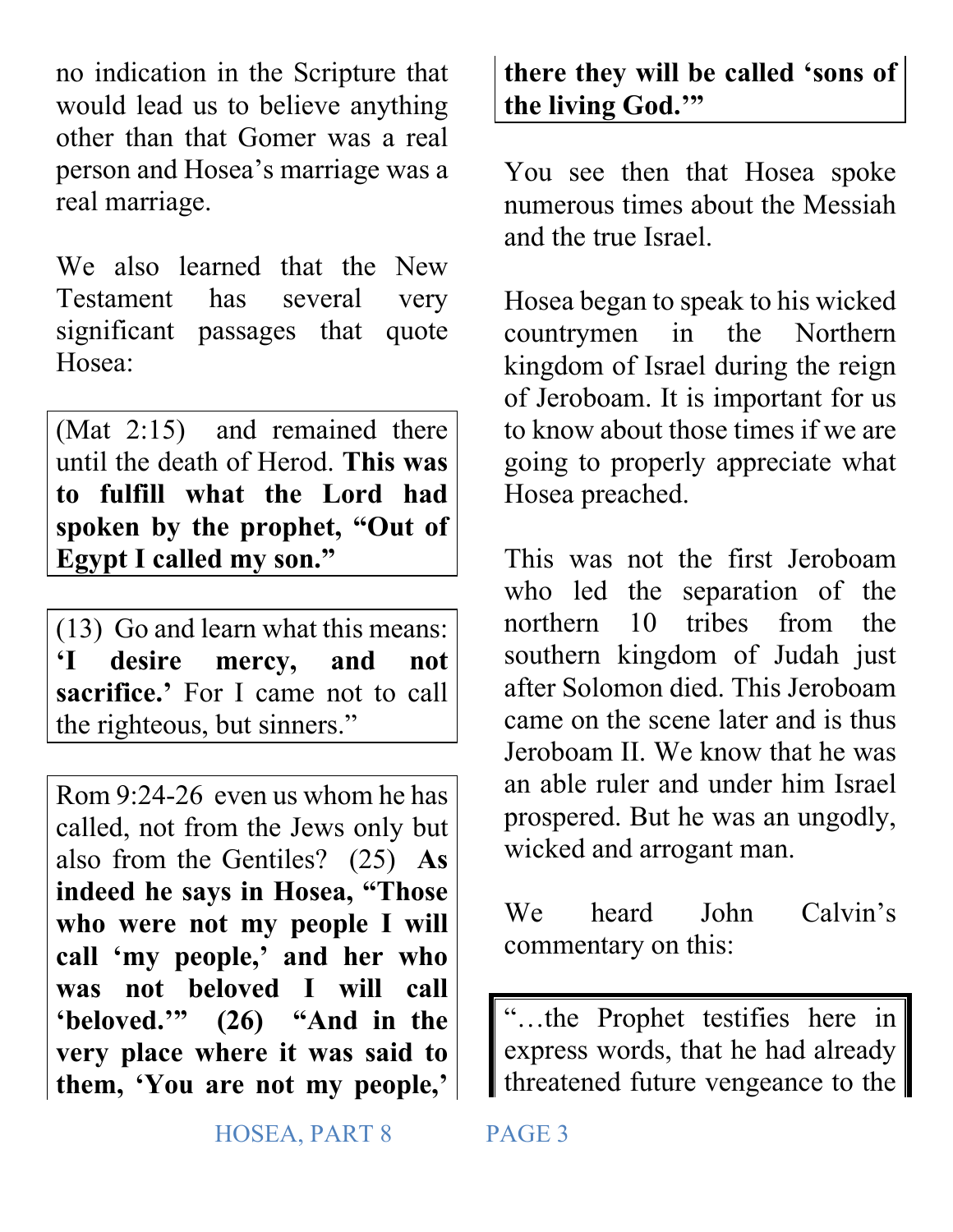people, even when the kingdom of Israel flourished in wealth and power, when Jeroboam was enjoying his triumphs, and when prosperity inebriated the whole land.

…under Jeroboam the kingdom of Israel became strong, and was fortified by many strongholds and a large army, and abounded also in great riches….As, then, he had increased the kingdom, as he had become formidable to all his neighbors, as he had collected great riches, and as the people lived in ease and luxury, what Hosea declared to them seemed incredible. 'You are not,' he said, ' the people of the Lord; you are adulterous children, you are born of fornication.'" [Calvin's Commentaries]

 HOSEA, PART 8 PAGE 4 The Lord's instruction to Hosea to go and marry a wife of whoredom and have children who are the products of whoredom was an ugly picture message to the Israelites of how God viewed them. Because of the current prosperity, they would have everyone believe that God is accepting and blessing them no

matter how they lived. But this was a delusion – just as it is a delusion in our nation today.

Hosea's first child was to be named *Jezreel*. Not *Israel,* the seed of Abraham through Jacob, but *Jezreel*, which means "*dispersion" and sometimes "seed."* Listen to Calvin again:

"You are Israel; but in another respect, you are dispersion. For as the seed is cast in various directions, so the Lord will scatter you, and thus destroy and cast you away. You think yourselves to have been planted in this land, and to have a standing from which you can never be shaken or torn away; but the Lord will, with his own hand, lay hold on you to cast you away to the remotest regions of the world.

They call themselves Israelites, but I will show by a little change in the word, that they are degenerate and spurious, for they are Jezreelites rather than Israelites.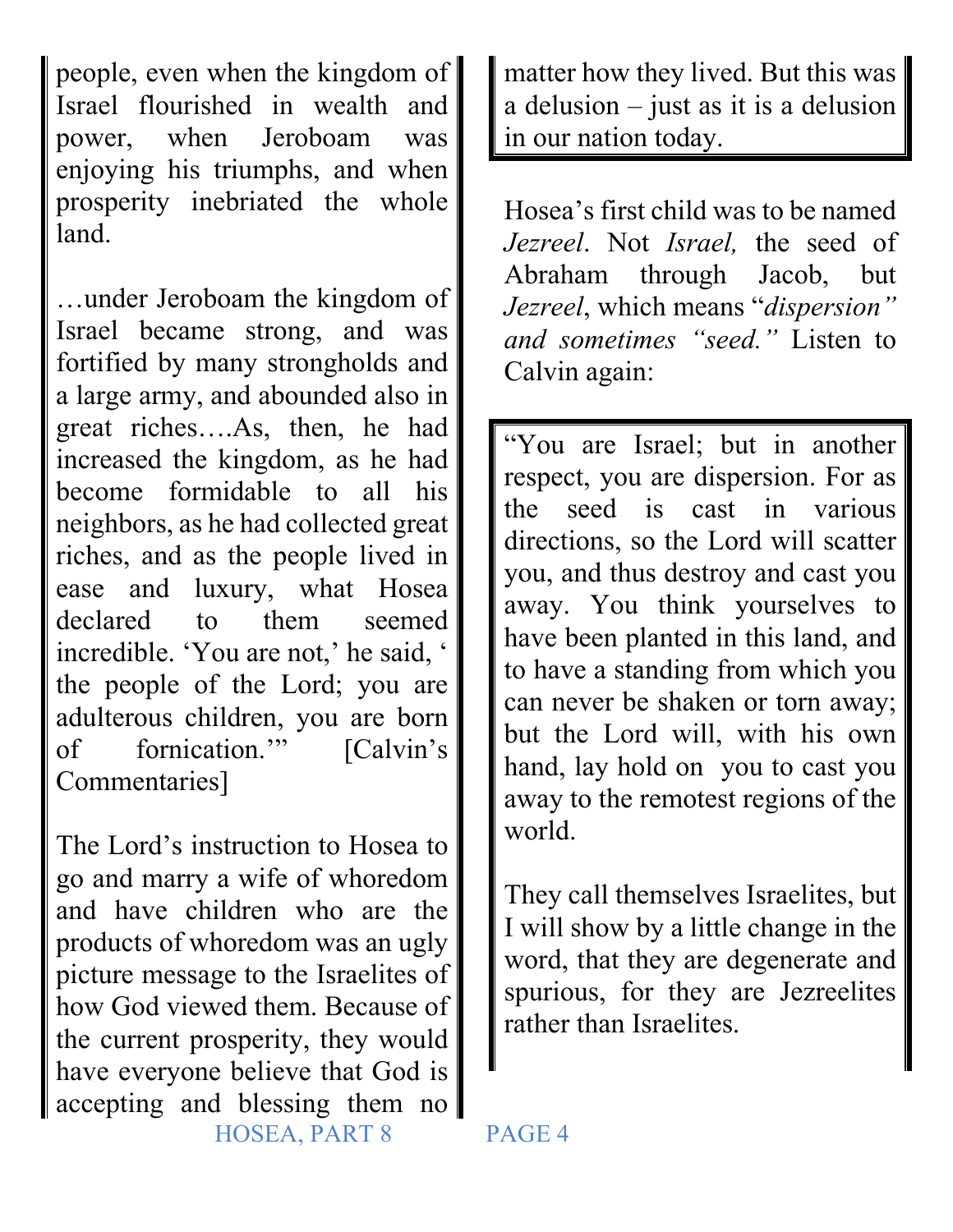And it appears that Jezreel was the metropolis of the kingdom in the days of king Ahab, and was the place where that great slaughter was made by Jehu (2 Kings 10)."

As Calvin noted, Jezreel was the chief metropolis of Hosea's day. The seat of boasting and selfcongratulatory confidence. The Lord here vows that everything these wicked people placed their confidence in (their "bow" – ie, their strength, military might, wealth, etc) will be brought to nothing. This of course would happen in 722 BC when the Assyrians wiped them out.

And we applied this to our own nation today. We said that we must think soberly about the events of 9/11 and how the Lord allowed that devastation to come upon the very center of *this nation's* Jezreel. And yet like the Israelites of Hosea's day, such a suggestion is widely mocked and scorned and regarded as foolishness. But it was an incredible and visible visitation of the Lord upon a nation whose people have long been rebelling

against Him – and it was a warning that there would be more to come unless we repent.

We said that when God is for us, who can be against us? But when *God* is against us, who are we going to be delivered by? No one! We may enjoy economic prosperity (and that blessing may well be removed by the Lord – and it may be happening even now), we may trust in all the military gadgetry and might known to man, but *God can break our bow at any moment He pleases. He can strip us of all we are placing our trust in, and He can do it in the twinkling of an eye.* In contrast, *God can preserve and save us even when our earthly resources are weak and few, if we turn to Him, obey Him, and repent of our sin.* 

The bad news did not stop with Jezreel. A second child, and then a third were born to Hosea and their names also served as verdicts of judgment against the nation – No Mercy, and Not a People. And yet, in the midst of this gloom, there is a bright ray of God's promise to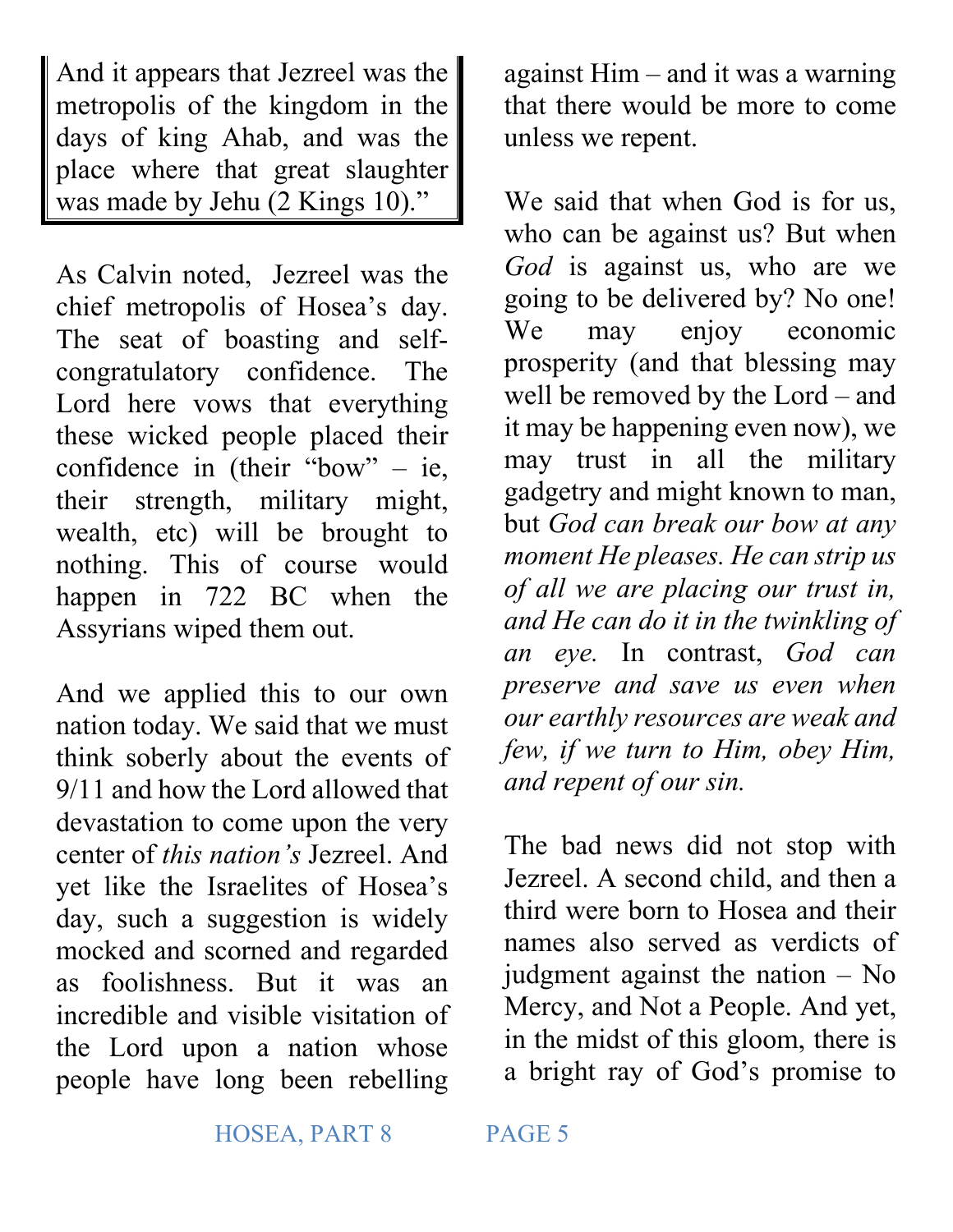perfectly fulfill His promise to Abraham – and ultimately, to us.

Hos 1:6-11 She conceived again and bore a daughter. And the LORD said to him, **"Call her name No Mercy**, for I will no more have mercy on the house of Israel, to forgive them at all.

(7) But I will have mercy on the house of Judah, and I will save them by the LORD their God. I will not save them by bow or by sword or by war or by horses or by horsemen."

(8) When she had weaned No Mercy, she conceived and bore a son. (9) And the LORD said, **"Call his name Not My People,** for you are not my people, and I am not your God."

(10) Yet the number of the children of Israel shall be like the sand of the sea, which cannot be measured or numbered. And in the place where it was said to them, "You are not my people," it shall be said to them, "Children of the living God."

(11) And the children of Judah and the children of Israel shall be gathered together, and they shall appoint for themselves one head. And they shall go up from the land, for great shall be the day of Jezreel.

"God's favor was now taken away from the people….[He says] 'I have to this point borne with you; but now your obstinancy is intolerable. I will not then bear with you anymore.' God had borne with them until the state of things proved that they were altogether incurable….My mercy has til now preserved you. When I withdraw my favor from you, your ruin will be inevitable and you must necessarily perish and be brought to nothing." [Calvin]

And these children of judgment proceeded from Gomer, an adulterous wife as a picture of God's judgment – *dispersion, no mercy, not My people* – proceeding from another adulterous wife – the Israelites who belonged to God by covenant. Yet they chased after other gods.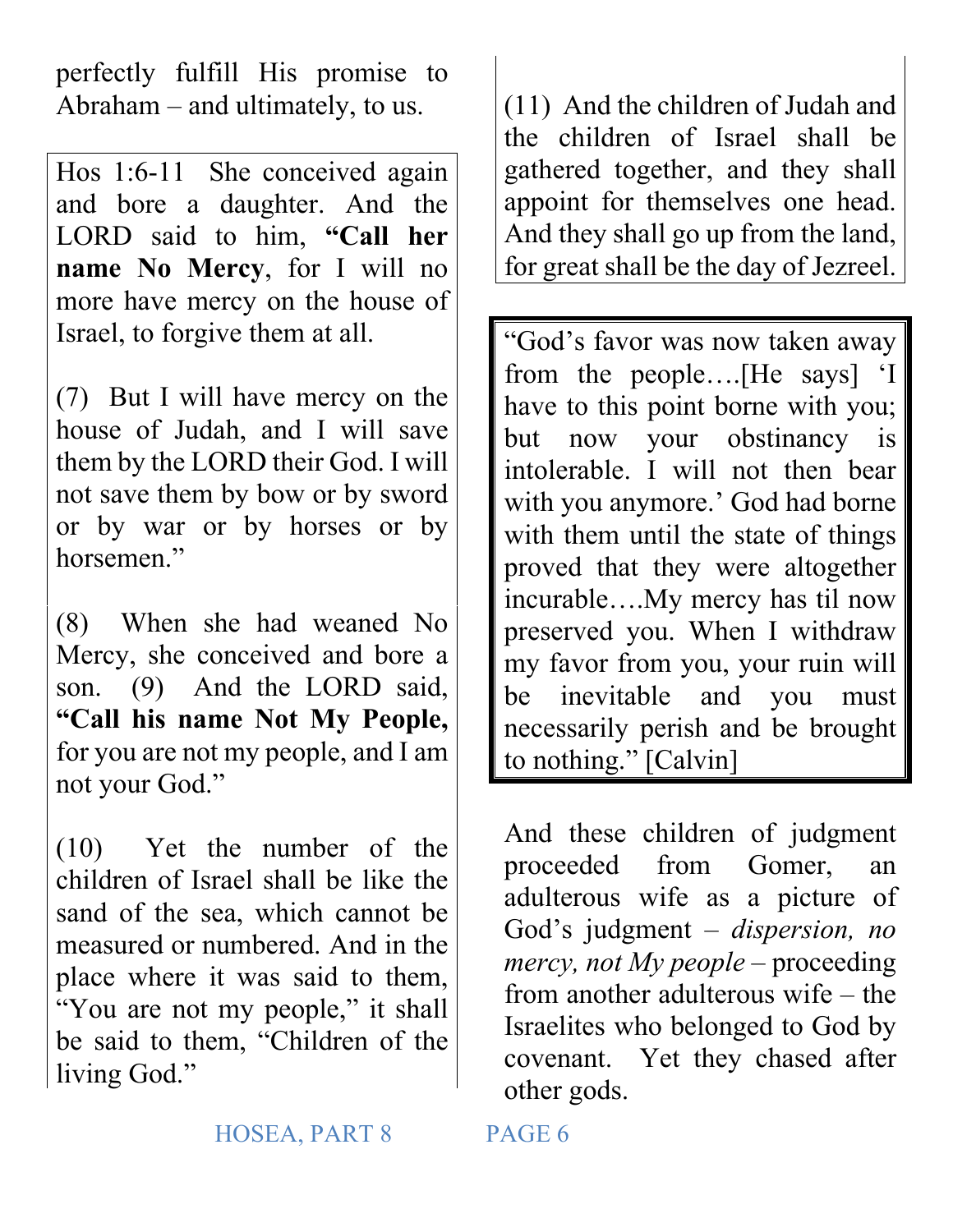The finality. The people of God are divorced. The covenant was withdrawn due to their habitual, hard-hearted violation of their vows. The only reason Israel was a nation, the only reason they were God's people, is because they stood in covenant relation to God. We are God's people because in Christ we are in covenant – the New Covenant – with God. It is a covenant which cannot be broken because its terms have been perfectly fulfilled by Christ.

But Israel made the old covenant null and void by their sinning. God divorced them and they would literally cease to exist as a nation or even as a distinct people. Yet the remnant is preserved. Here is Matthew Henry commenting on chapter 2 -

*"Now it is here threatened that they shall be both stripped and starved. They thought their idols gave them their bread and their water, their wool and their flax, but God, by taking them away, will let them know that it was He who gave* 

*them….God would raise up difficulties and troubles in their way, so that their public counsels and affairs shall have no success, nor shall they be able to get forward with them….God would show by these punishments how heinous, odious, and offensive they were in His sight.* 

*Sin will have shame; let those who pursue sin shamefully expect it. Sin will bring shame."* 

And we heard this great comment from Matthew Henry too:

*"Many who lie under guilt and God's wrath are yet very jocund and merry, and live jovially; but, whether in their laughter their hearts be sad or not, it is certain that the end of their mirth will be heaviness; for God will cause all their mirth to cease….Sin and mirth can never hold long together; but, if men will not take away sin from their mirth, God will take away mirth from their sin."*

After this bleak and dark exposure of Israel's sin, we can see that *man*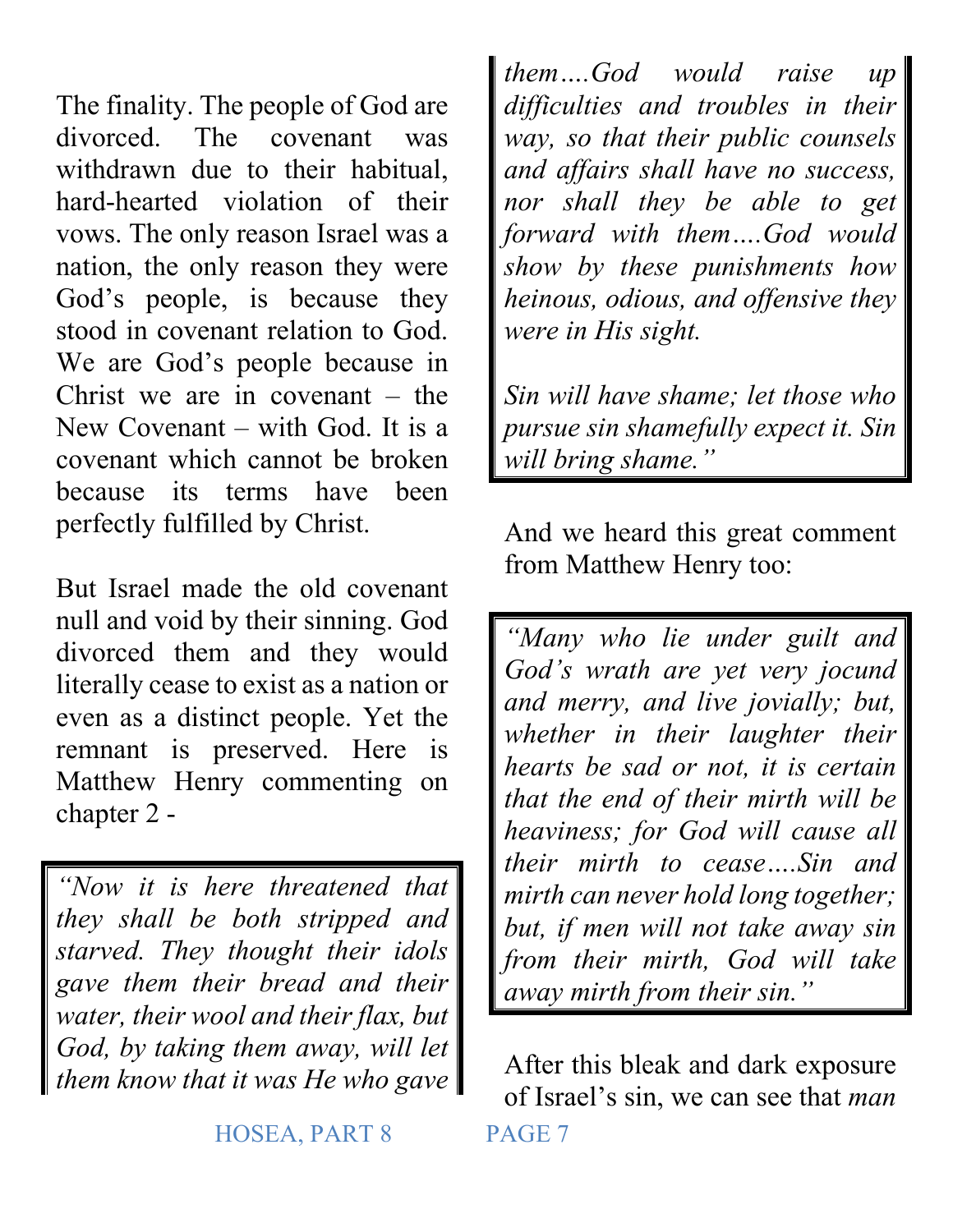*left to himself will never repent.* The hardness of the sinful heart is astonishing. And this is why salvation is entirely of the Lord – or no one would be saved:

Understand? It is only by God's electing grace that any of us are saved. It is the Lord's doing. If He had not decreed that His elect would be saved and if He had not chosen us and made us new creations, giving us faith and causing us to be born again, *we would all have ended like Sodom and Gomorrah.* If Christ had not effectually accomplished the salvation of His elect on the cross, if the cross were only an open invitation to everyone, we would all be lost.

But instead, we are made His children and we are given new hearts by which we love Him and love His Word. The way that we travel is narrow and *few are they who find it.*

And that is why we have the rest of this chapter:

Hos 2:14-23 "Therefore, behold, I will allure her, and bring her into the wilderness, and speak tenderly to her. (15) And there I will give her her vineyards and make the Valley of Achor a door of hope. And there she shall answer as in the days of her youth, as at the time when she came out of the land of Egypt.

(16) "And in that day, declares the LORD, you will call me 'My Husband,' and no longer will you call me 'My Baal.' (17) For I will remove the names of the Baals from her mouth, and they shall be remembered by name no more.

(18) And I will make for them a covenant on that day with the beasts of the field, the birds of the heavens, and the creeping things of the ground. And I will abolish the bow, the sword, and war from the land, and I will make you lie down in safety.

(19) And I will betroth you to me forever. I will betroth you to me in righteousness and in justice, in steadfast love and in mercy. (20) I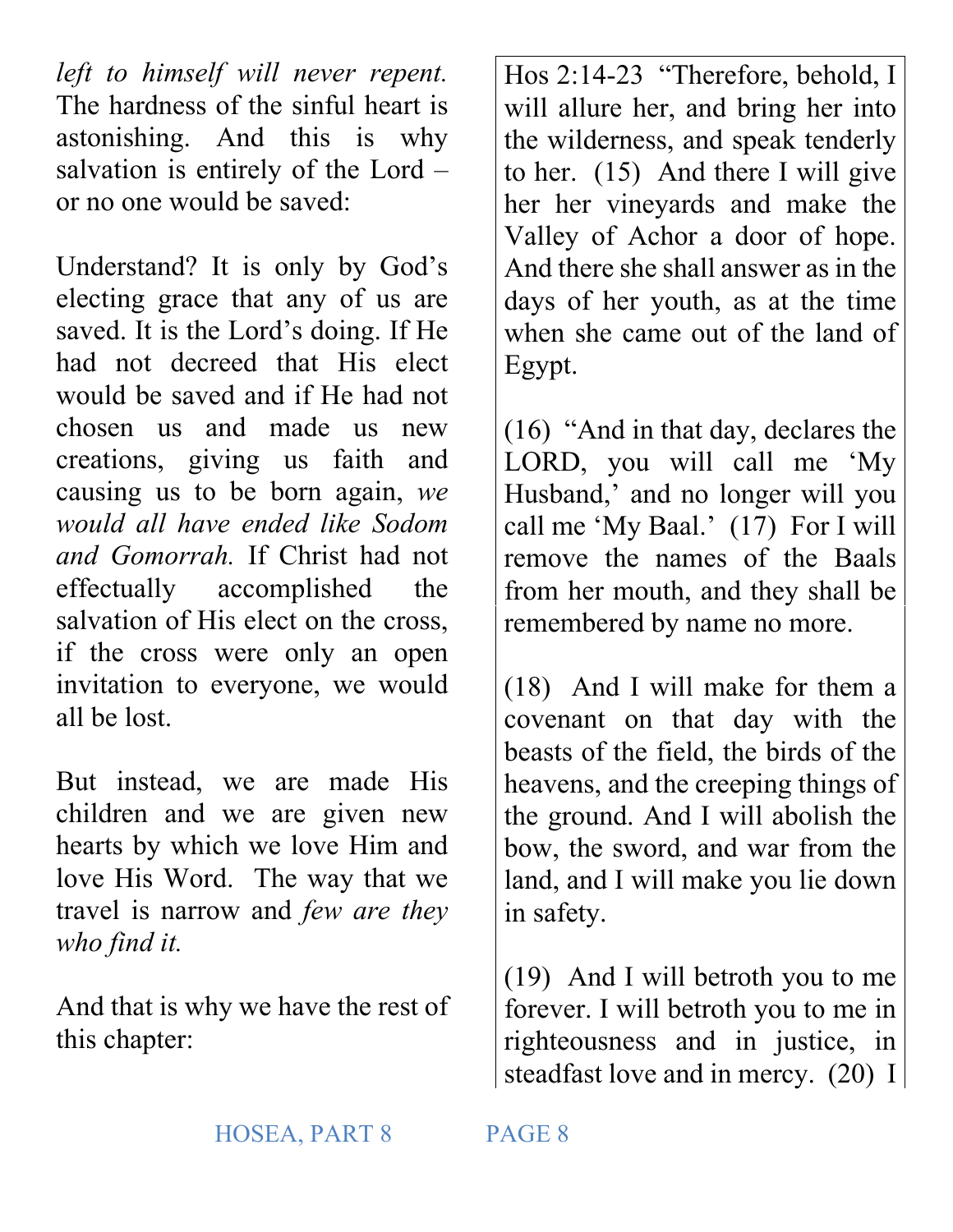will betroth you to me in faithfulness. And you shall know the LORD.

(21) "And in that day I will answer, declares the LORD, I will answer the heavens, and they shall answer the earth, (22) and the earth shall answer the grain, the wine, and the oil, and they shall answer Jezreel, (23) and I will sow her for myself in the land. And I will have mercy on No Mercy, and I will say to Not My People, 'You are my people'; and he shall say, 'You are my God.'"

See it? This is the New Covenant in Christ. It is the complete reversal of the curse. It is the New Heavens and Earth. This is the true Israel in Christ, and the ONLY way we will ever be real Israelites is, *we must be born again.* 

Next time we will plan to summarized Hosea chapters 3 & 4 and then we will be ready to move into some new ground in the 5<sup>th</sup> chapter. For now, consider these words from Jonathan Edwards –

## HOSEA, PART 8 PAGE 9

truths that Hosea's countrymen almost to a man fell short of:

"Christ will not refuse to save the greatest sinners who, in a right manner, come to God for mercy, for this is His work. It is His business to be a Savior of sinners; it is the work for which He came into the world, and therefore He will not object to it. He did not come to call the righteous, but sinners to repentance. Sin is the very evil which He came into the world to remedy; therefore He will not object to any man that he is very sinful. The more sinful he is, the more need he has of Christ. The redemption of Christ is sufficient for the pardon of the greatest sinners.

But to come to Christ, we must see our misery, and be sensible of our need of mercy. And we must be sensible that we are not worthy that God should have mercy upon us. We must come to Him as beggars, not as creditors demanding what is owed us. And finally, we must come to God for mercy in and through Jesus Christ alone. What HE is. What HE has done. If a